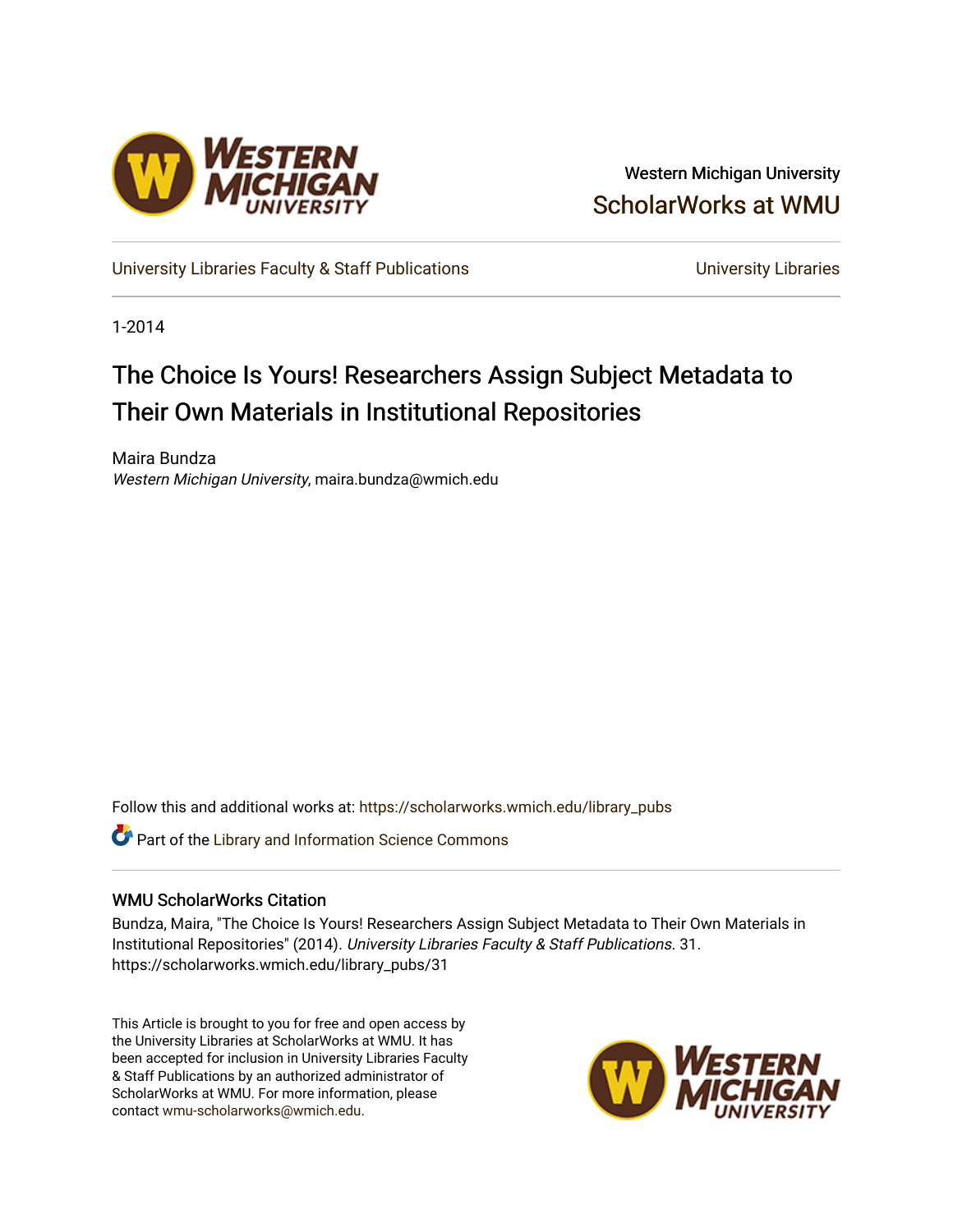### **The Choice Is Yours! Researchers Assign Subject Metadata to Their Own Materials in Institutional Repositories**

Maira Bundza, Western Michigan University

### **Abstract**

The Digital Commons platform for institutional repositories provides a three-tiered taxonomy of academic disciplines for each item submitted to the repository. Since faculty and departmental administrators across campuses are encouraged to submit materials to the institutional repository themselves, they must also assign disciplines or subject categories for their own work. The expandable drop-down menu of about 1,000 categories is easy to use, and facilitates the growth of the institutional repository and access to the materials through the Internet.

### **The Digital Commons Institutional Repository Platform**

Digital Commons is a platform for institutional repositories provided by Berkeley Electronic Press or *bepress* [\(http://digitalcommons.bepress.com/\)](http://digitalcommons.bepress.com/). The platform is being used by almost 300 institutions, mostly colleges and universities, but also includes consortia, health centers, associations, and governmental departments. Most are in the United States, but in 2013, nine were in Australia, six in Europe, and four in Asia.

These institutional repositories contain a wide variety of digital material. Much of the content is scholarly work done by faculty and students: published or unpublished articles and presentations, dissertations, theses, and other work including art and performances. The repositories contain publications such as journals, newsletters, books, pamphlets, brochures, and so on. They may also contain unique digitized collections. Some of the more unusual ones in Digital Commons are a restaurant menu collection from Johnson & Wales University in Providence, RI [\(http://scholarsarchive.jwu.edu/menus/\)](http://scholarsarchive.jwu.edu/menus/) and a collection of letters between students at Bryant College in Smithfield, RI, and alumni serving their country during World War II (http://digitalcommons.bryant.edu/bryant\_goes\_to\_war/). The largest collection currently on the platform is Digital Commons@University of Nebraska–Lincoln. In fall of 2013 they had over 65,000 items in their repository that had been downloaded over 19 million times. Paul Royster has worked hard to gather materials into their repository from all over campus. One of their most popular and unusual collections is from the Lester F. Larsen Tractor Test and Power Museum. The tractor test files are used worldwide and get 400,000 downloads annually, as Royster explained in a presentation about his repository at the 2011 Association of College Research Libraries Conference.<sup>1</sup> These examples give a sense of the scope of the collections—all of which need appropriate subject metadata.

The Digital Commons platform is based on a journal publishing program, so it provides a good platform for online journals—either new ones being created digitally or older publications with digitized back issues. About 550 journals were available in Digital Commons in fall 2013. The system provides an online submission process. The journal features include reviewing capabilities, and final acceptance or rejection of an article. As authors submit an article to a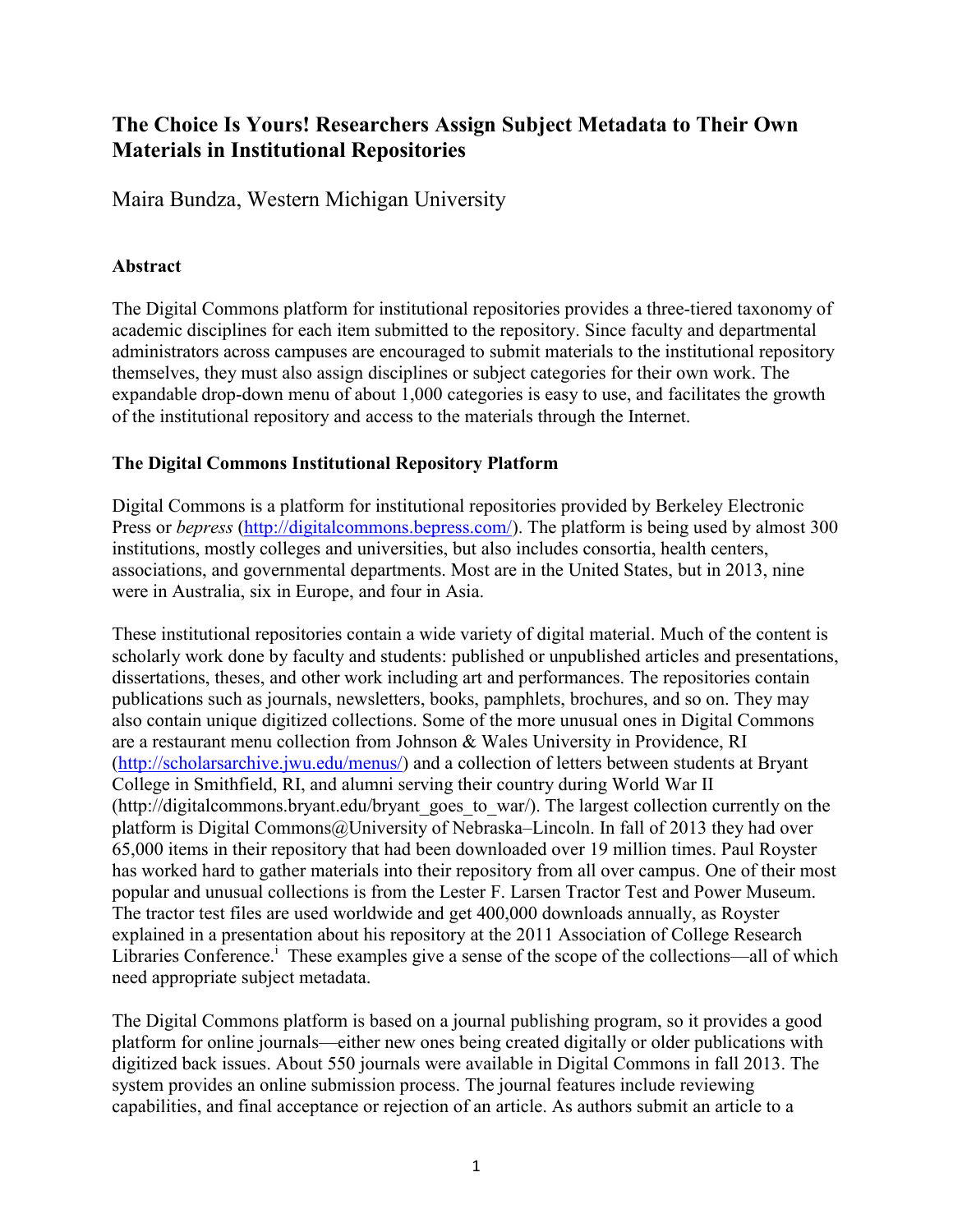journal, they add all the metadata in a form—information about themselves, as well as their submission. They provide their name, e-mail address, and affiliation. They have to provide a title for their submission, the type of submission it is, furnish keywords, an abstract, and choose a subject or discipline from the Digital Commons Three-Tiered Taxonomy.

The idea behind Digital Commons and other institutional repositories is that an institution would not need to hire an office full of employees to enter material into the repository, but instead people across the institution would be empowered to add materials themselves. Each institution has an administrator, but this person can give others administrative rights to sections of the repository. At Western Michigan University (WMU), the University Libraries have designated one person as the main administrator for their repository—ScholarWorks at WMU [\(http://scholarworks.wmich.edu/\)](http://scholarworks.wmich.edu/). A person in the Medieval Institute was given rights to add materials to the International Congress on Medieval Studies. The employees in the Provost's office that publish the newsletter *Prism* routinely put new issues into ScholarWorks. The Humanities Center coordinator adds materials to the Center's section of the repository. Eventually any faculty member will be able to upload material, and the designated administrator for his or her department will check the metadata and allow the material to be added to the site. The same submission process that is used for journal articles is also used throughout the repository.

SelectedWorks is a companion program to ScholarWorks that uses the same submission principles, but does not require the intervention of an administrator. SelectedWorks is a way for individual faculty members to create a professional page or online curriculum vitae, with full text of their work when copyright allows. This system uses a very similar form for each submission as in ScholarWorks and asks the author to choose from the same list of disciplines that will be described below. Currently SelectedWorks is more widely used than ScholarWorks by individual faculty members at WMU.

### **The Three-Tiered Taxonomy**

The Digital Commons Three-Tiered Taxonomy of Academic Disciplines is a list of over 1,000 disciplines that can be added to each item in the repository. The disciplines are divided into three tiers. The topmost tier includes a broad division of disciplines:

**Architecture** Arts and Humanities **Business** Education Engineering Law Life Sciences Medicine and Health Sciences Physical Sciences and Mathematics Social and Behavioral Sciences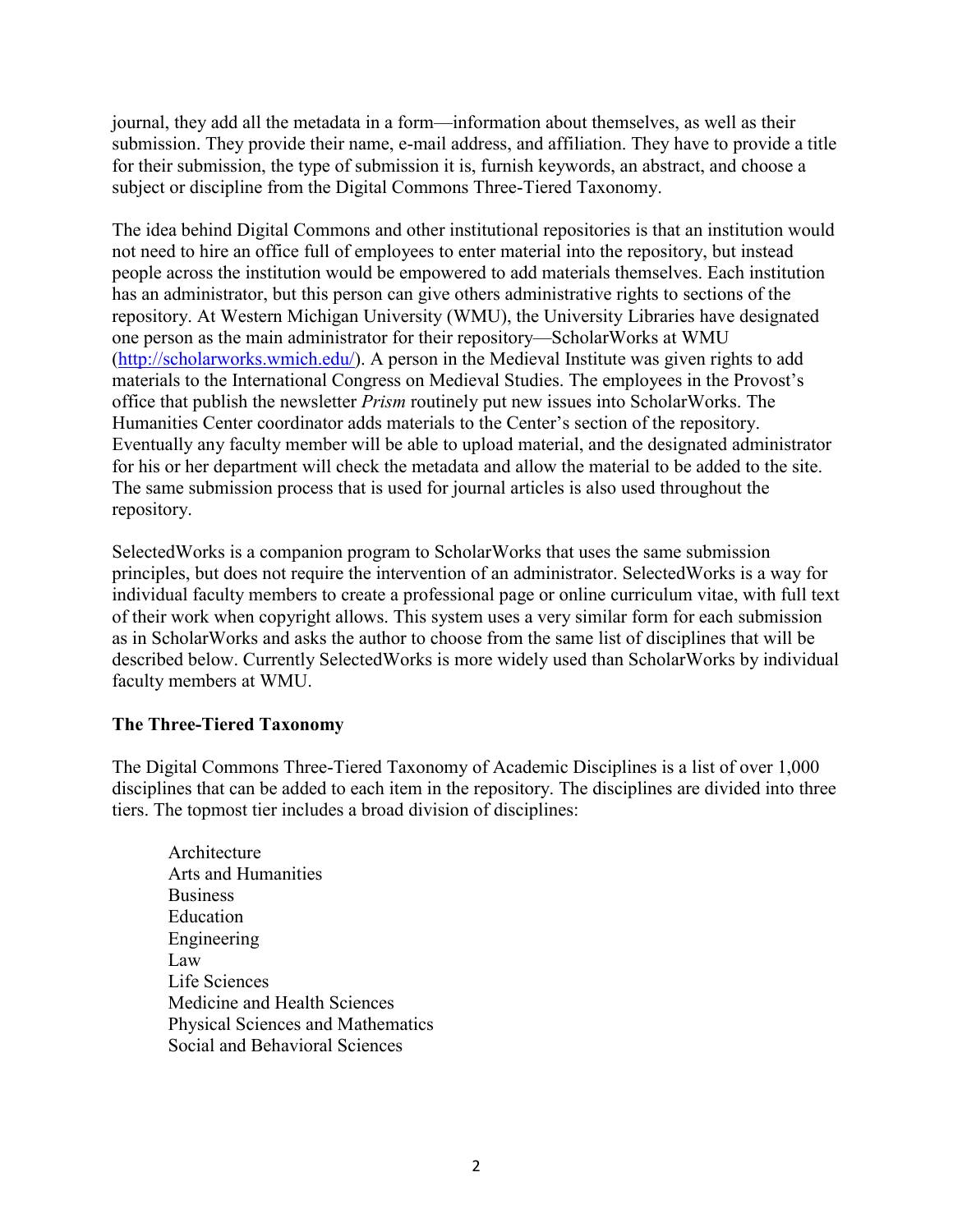The second tier breaks these broad disciplines into more specific disciplines, which may correspond to academic departments such as:

Chemistry Computer Engineering **History Marketing** Music Psychology

The first two tiers function more as classifications than subject headings. It is usually the third tier that provides more detailed sub-disciplines or acts as a controlled subject vocabulary across all the repositories that use Digital Commons. An author or administrator can add one or more disciplines to an item from the Disciplines Widget, an expandable drop down menu (Figure 1).



**FIGURE 1** Top Tier Discipline Choices.

The term "Disciplines" can be modified to say "Subject Categories" or something else, as Western Michigan University has done for entering senior honors theses (see Figure 2).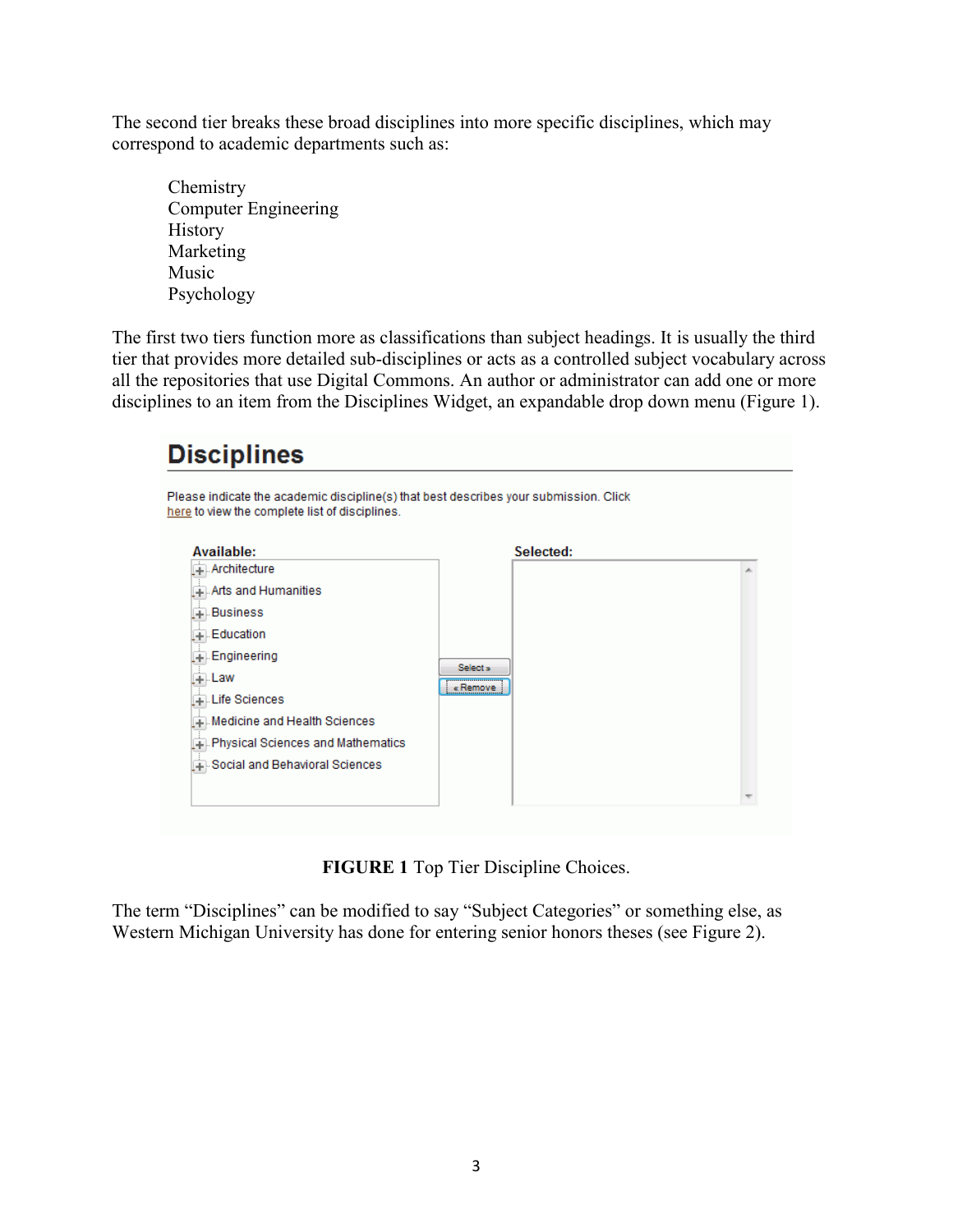# **Subject Categories**

Please select the subject category that best fits your Dissertation/Thesis. Subject Categories will help the indexing of your dissertation or thesis and the eventual retrieval of it by interested parties. Click here to view the complete list of disciplines.



**FIGURE 2** Third Tier of Disciplines for Anthropology.

In Figure 2, Anthropology under Social and Behavioral Sciences has been expanded to show six categories of Anthropology. In this case "Folklore" was chosen. If none of the categories fit, one can just choose "Anthropology" or "Other Anthropology."

Each Digital Commons repository has a Disciplines index on their site. To see how entries for Communication would look in a repository, see Figure 3.

| SOCIAL AND BEHAVIORAL SCIENCES (712)                                                                                                                                                                                                                                                               |
|----------------------------------------------------------------------------------------------------------------------------------------------------------------------------------------------------------------------------------------------------------------------------------------------------|
| <b>Agricultural and Resource Economics (1)</b>                                                                                                                                                                                                                                                     |
| Anthropology (8)                                                                                                                                                                                                                                                                                   |
| Archaeological Anthropology (2)<br>Biological and Physical Anthropology (2)<br>Social and Cultural Anthropology (2)                                                                                                                                                                                |
| Communication (52)                                                                                                                                                                                                                                                                                 |
| Gender, Race, Sexuality, and Ethnicity in Communication (1)<br>Interpersonal and Small Group Communication (2)<br>Journalism Studies (2)<br>Mass Communication (2)<br>Organizational Communication (1)<br>Public Relations and Advertising (2)<br>Social Influence and Political Communication (1) |

**FIGURE 3** Index of Disciplines on Repository Site for Browsing.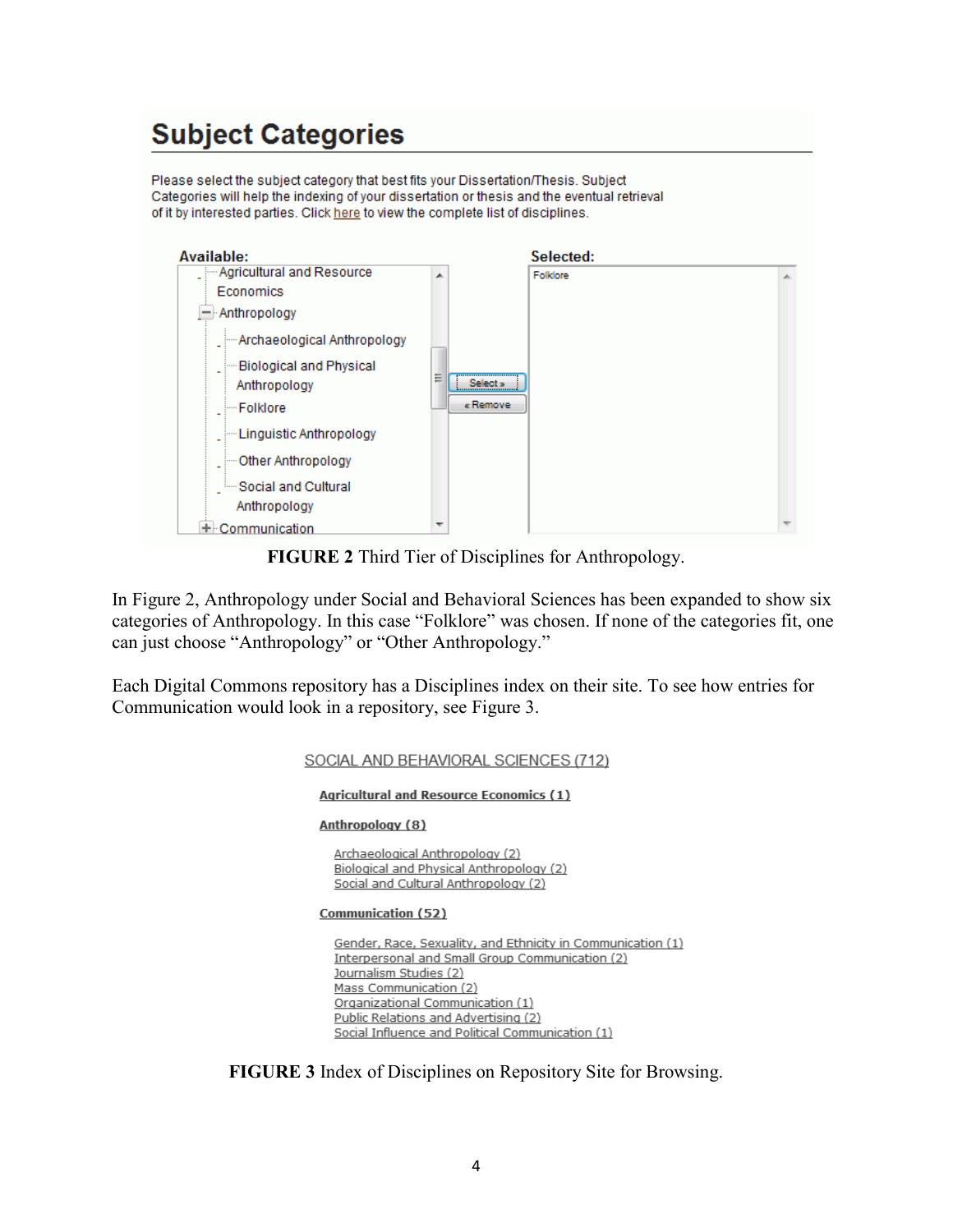Note that there are 712 items in the repository under Social and Behavioral Sciences, 52 of which are under Communication. Only 11 of the Communication entries have been given third tier categories, so the rest were simply put under the broader discipline of Communication.

Instead of working with the five-volume *Library of Congress Subject Headings* list that needs cataloging skills to use effectively, this simple 1,000-plus discipline list can be used easily by authors and departmental administrators of repository pages. Authors know the subject of their work the best; know to which category they belong, and understand how their discipline is divided into more specific topics. They may not find their specialization, but they can always choose a broader discipline and can add keywords to facilitate searching by search engines.

Above the expandable drop-down menu widget there is a link to a 25- page PDF containing the full list that can be printed, skimmed, or searched online. For example, WMU has published the journal *Reading Horizons* for over 50 years. Some of the articles talk about early childhood education or other educational topics, but most of the articles are specifically about reading. Searching for the word "reading" locates "Reading and Language" under "Arts and Humanities." To indicate the educational aspect of the articles in this journal, one may choose to add "Education" as another discipline.

Kenneth Gleason from Digital Commons maintains the list and explained that his company decided to build the taxonomy as a way to connect the repositories together in a meaningful fashion. They saw the potential of uniting all of the Digital Commons repositories through common subject headings. They added the Disciplines Widget (see Figures 1 and 2) as a means of relating articles across multiple repositories through these common subject headings. They are building new and exciting navigation tools across repositories for their users based on the power of this connection.

The introduction to the list explains that Digital Commons developed this list with the help of the University of California's California Digital Library. They used the following sources:

- Taxonomy of Research Doctoral Programs from the National Academies, [http://sites.nationalacademies.org/PGA/Resdoc/PGA\\_044478](http://sites.nationalacademies.org/PGA/Resdoc/PGA_044478)
- Classification of Instructional Programs, 2000 edition, from the National Center for Educational Statistics (NCES),<http://nces.ed.gov/pubs2002/cip2000>
- Medical Subject Headings (MeSH) from the National Library of Medicine, <http://www.nlm.nih.gov/mesh/2007/MeSHtree.html>
- Current Index to Legal Periodicals (CILP) and FindLaw
- Several Business categories come from Cabell's
- The University of California's list of departments and programs

The Digital Commons Three-Tiered Taxonomy of Academic Disciplines provides a controlled vocabulary system that can be used for most academic research.<sup>ii</sup> To maintain relevance, Digital Commons asks participating institutions to send in suggestions for improving the list. They evaluate the suggestions, merging similar disciplines and adding new ones, and include the updates in each quarterly release. As the range of institutions and repositories expands, the scope of the list may also expand. One can already see the effects of the participating law and medical schools on the list.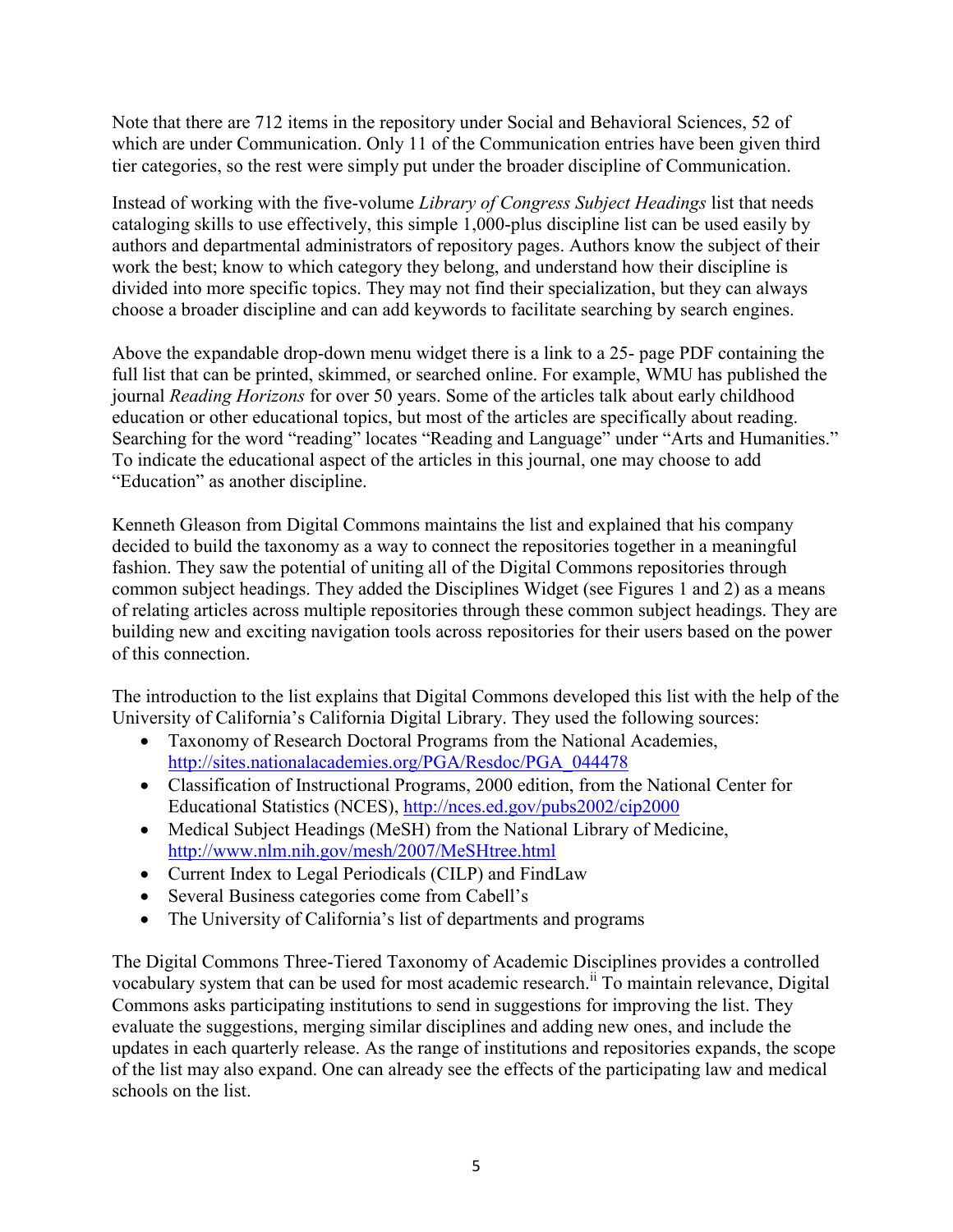#### **Categories of the Disciplines**

Architecture is the smallest discipline and has only two tiers with 10 subcategories such as Environmental Design and Landscape Architecture. Architecture also appears in Arts and Humanities, under the History of Art, Architecture, and Archaeology.

Arts and Humanities is one of the largest sections, as it includes Art and Design, Classics, History, Languages and Literatures, Music, Philosophy, Religion, Theatre, and the studies of various cultures. As Digital Commons spreads across the world, the editors may find themselves expanding this list.

Business and Education have fairly short lists of subcategories, with only a few areas expanded to the third tier (e.g., Teacher Education and Professional Development). The use of these categories may depend on the presence of a business school or a college of education, although any material about a college or university itself may also be listed under Education.

Engineering has an extensive list with categories under Aerospace, Biomedical, Chemical, Civil and Environmental, Computer, Electrical, Materials Science, Mechanical and other engineering disciplines.

The Law section was developed based on the needs of the 60 participating law schools that have put 150 law journals in Digital Commons. This is the only other section besides Architecture that is not three-tiered. Under the broad discipline of Law, there are over 100 law related categories such as Cyberspace Law, Immigration Law, National Security, Tax Law, and so on.

Life Sciences includes Animal Sciences, numerous divisions of Biology, Food Science, Genetics, Immunology, Kinesiology, Neuroscience, Nutrition, Pharmacology, Physiology, and Plant Sciences, just to name a few of the main divisions. Some of these disciplines may overlap with Medicine and Health Sciences.

The lengthiest list, with more than 200 categories, is for Medicine and Health Sciences. Only nine medical schools are listed as Digital Commons repositories, but many universities may have a medical program or a college of health sciences. This list has been based on the Medical Subject Headings (MeSH) Tree Structure, but has expanded to include Dentistry, Medical Specialties, Nursing, Public Health, Rehabilitation, and Veterinary Medicine, to name just a few of the other disciplines.

Physical Sciences and Mathematics also have a long list with many subcategories for Applied Mathematics, Astrophysics, Chemistry, Computer Sciences, Earth Sciences, Environmental Sciences, Mathematics, Oceanography, Physics, and Statistics and Probability. Computer Sciences is found both here and under Engineering. At WMU the computer science department moved from the College of Arts and Sciences to the College of Engineering and Applied Sciences, so this seeming duplication may help categorize a document according to the institutional structure.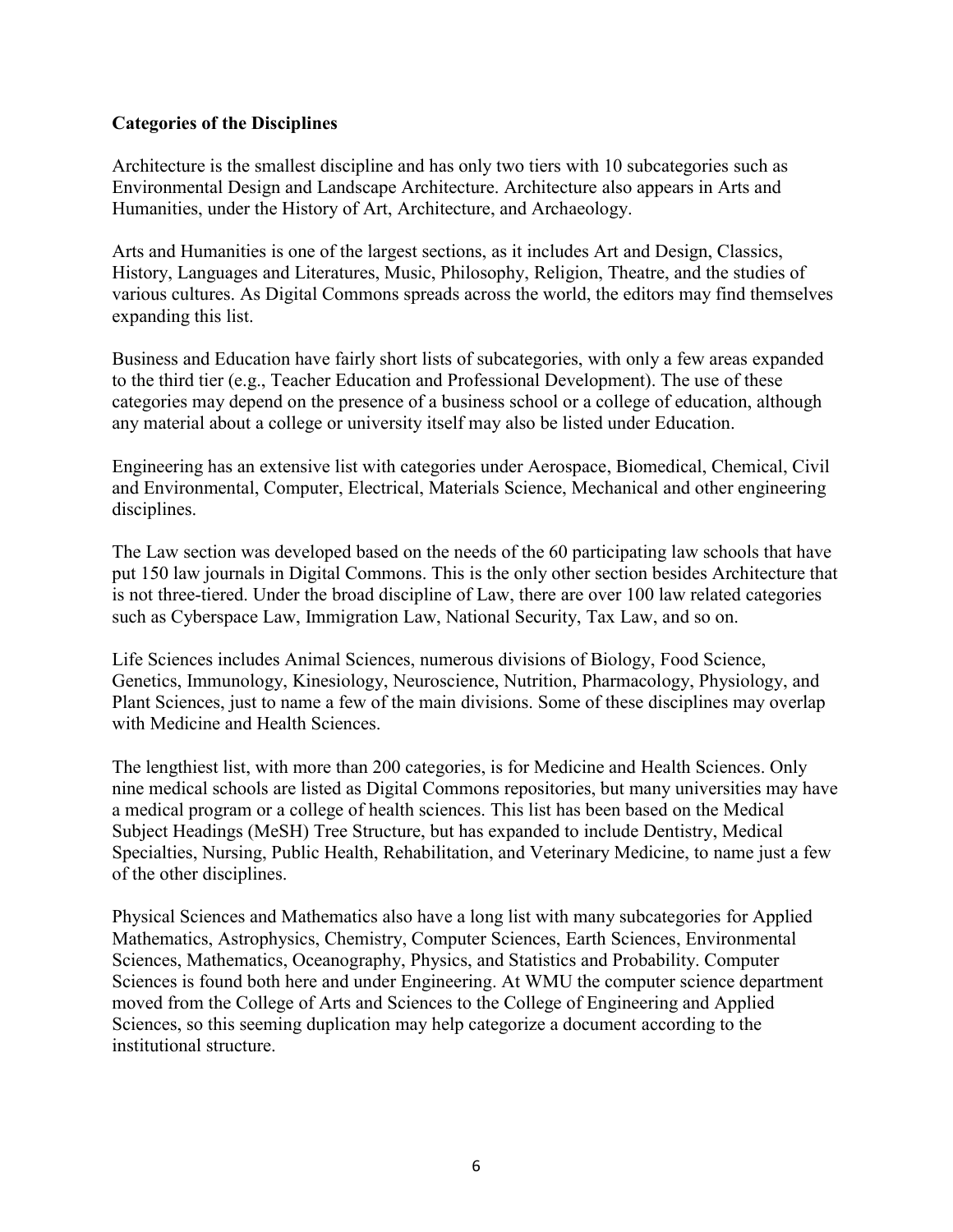Last, but not least with almost 150 disciplines, are the Social and Behavioral Sciences, which include among others, Anthropology, Communication, Economics, Geography, International and Area Studies, Legal Studies, Linguistics, Political Science, Psychology, Public Administration, and Sociology.

### **Practical Use of the Taxonomy**

One of the most diverse projects in the WMU repository is the inclusion of honors theses. To graduate from the Lee Honors College at Western Michigan University, each student must submit an honors thesis, usually in the form of a written paper. Honors students come from all seven academic colleges and many different departments across campus. The Honors College asked the Library to digitize over 2,200 theses from their files going back to 1963. When a box of theses has been digitized, the theses are entered into the ScholarWorks repository. The full text of the theses is made available *only* if the student has signed a permission form.

The person entering the theses into ScholarWorks usually assigns one to three disciplines to each thesis, as many of the honors students have a major and minor concentration or even a double major, and have tried to integrate both subject areas into their thesis. The person entering the data has found the taxonomy easy to use in most cases, and finds it very helpful to be able to search the whole list online, if the discipline she is looking for is not where she expected it to be. Some areas that are not in her fields of expertise are confusing, such as the Medicine and Health Sciences. Another challenge is when some things appear in more than one place (e.g., Gender and Sexuality is found under Social and Behavioral Sciences: Sociology as well as under Arts and Humanities: Feminist, Gender and Sexuality Studies). This may be resolved with continued improvements to the list or it may usefully reflect that these topics are covered by different departments at various universities.

The Library and Information Science field is found under both Engineering and Social & Behavioral Sciences. There is definitely a technical aspect to our field, especially in the world of digital information that belongs under engineering. Much of what is covered in Library and Information Science classes probably falls more logically under social sciences.

### **Comparison with Other Repositories**

There are other platforms used for institutional repositories, but only one was found to provide a controlled vocabulary for subject metadata similar to the Digital Commons Three-Tiered Taxonomy. Content DM and Fedora are repository platforms that allow use of various subject metadata schemes. The platforms below were looked at more closely.

DSpace (http://www.dspace.org/) is a well-known open access software developed for repositories by the Massachusetts Institute of Technology and Hewlett Packard Labs. DSpace is customizable and currently has around 1,300 participating institutions according to their Web site. Chapman, Reynolds, and Shreeves looked at metadata for three DSpace institutional repositories and found that no controlled vocabulary was used consistently across those institutions.<sup>iii</sup> Each collection within these repositories was allowed to use metadata appropriate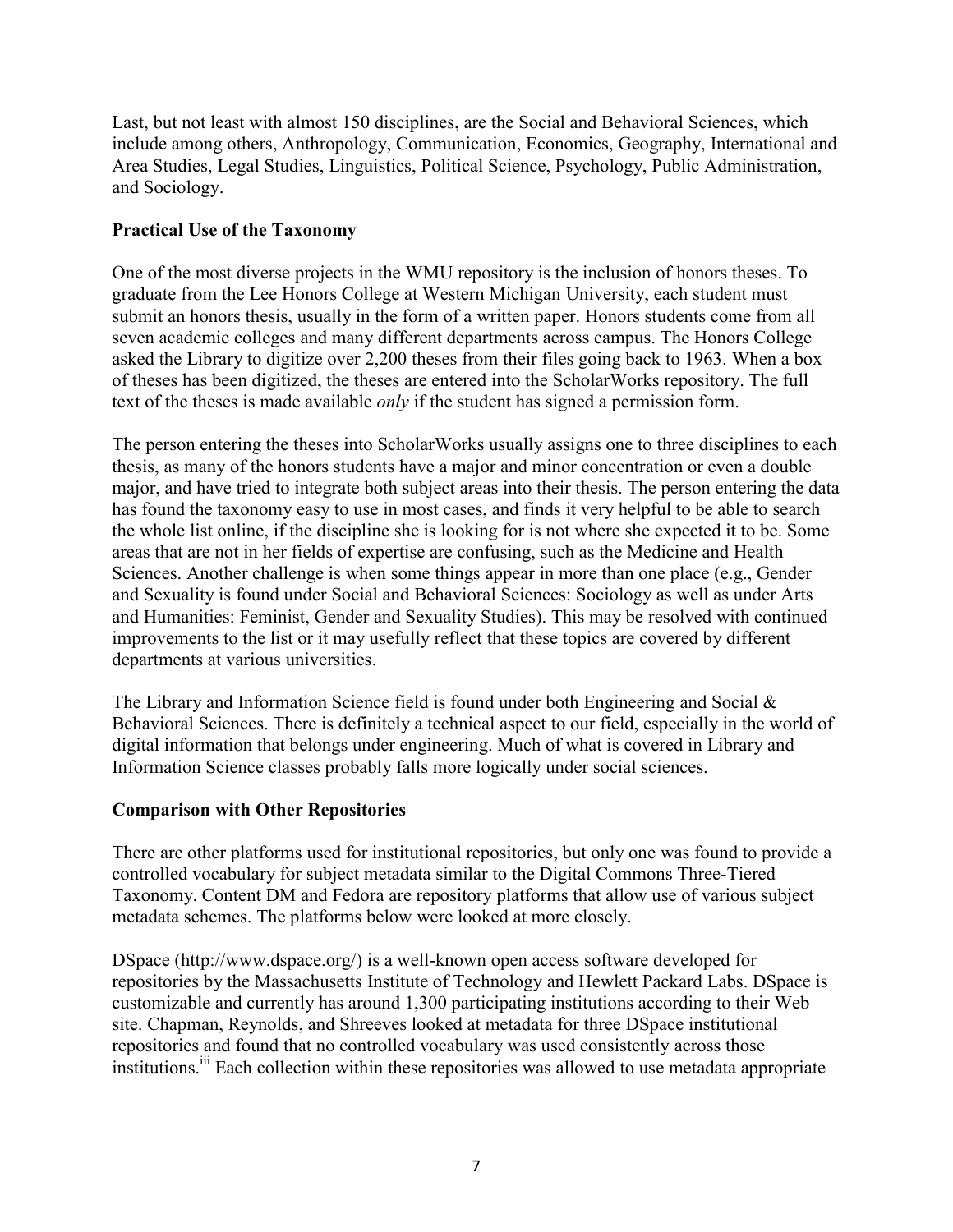to the discipline, including the choice of subject metadata. Some chose to just use keywords, while others used a thesaurus or controlled vocabulary appropriate for their discipline.

EPrints 3 (http://wiki.eprints.org/) is a generic repository building software developed by the University of Southampton in England. Its documentation manual explains how each institution can set up its own set of subjects under the "Organisation Hierarchy" section.

arXiv (http://arxiv.org/) is a repository for research articles in computer science, condensed matter, mathematics, nonlinear sciences, physics, quantitative biology, and statistics maintained by Cornell University Library. Registered authors submit articles to this archive and may choose one or more subjects for their article. The primary categories were listed above, and each category has a limited set of more granular subjects for about 120 total subject classes. In this aspect it is most similar to the Digital Commons taxonomy.

### **OAI Compliance and the Semantic Web**

All institutional repositories examined in this article comply with the Open Archives Initiative Protocol for Metadata Harvesting (OAI-PMH). Gleason explained in an e-mail: "Currently, bepress Digital Commons is not involved in the semantic web; but it's something we're looking at doing for the future. *. . .* Currently, our focus is on discoverability of objects in the repository via harvesters, search engines, and end users."<sup>iv</sup> They keep their Discipline names in line with the sources they have used (see the list under The Three-Tiered Taxonomy section of this article), so identifiers could be assigned later. They have their own Author Disambiguation tool and are following the work of Open Researcher & Contributor ID (ORCID). Hopefully this will connect to other name authority files in the future, so works by individuals can be made available across print and digital collections.

### **Conclusion**

 $\overline{\phantom{a}}$ 

The Digital Commons Three-Tiered Taxonomy of Academic Disciplines provides a controlled vocabulary for institutional repositories that is simple enough to be used by researchers and administrators adding materials to the repository. This provides a uniform way of organizing materials across the institutional repositories that are using the Digital Commons platform, allows searching across repositories, and helps optimize research for discovery by search engines.

3. John W. Chapman, David Reynolds, and Sarah A. Shreeves, "Repository Metadata: Approaches and Challenges," *Cataloging & Classification Quarterly* 47, nos. 3–4 (2009): 309– 325. http://dx.doi.org/10.1080/01639370902735020 (accessed October 3, 2013). 4. Kenneth Gleason, Product Manager at Digital Commons. Personal interview, December 14, 2011; e-mails, February 23 and February 29, 2012. Downloaded by

i Paul Royster, "ACRL Tailgate 2011: 1.) IR Content from 'Off the Beaten Track' and 2.) Books and Such," *Library Conference Presentations and Speeches*, [http://digitalcommons.unl.edu/library\\_talks/63](http://digitalcommons.unl.edu/library_talks/63) (accessed October 3, 2013).